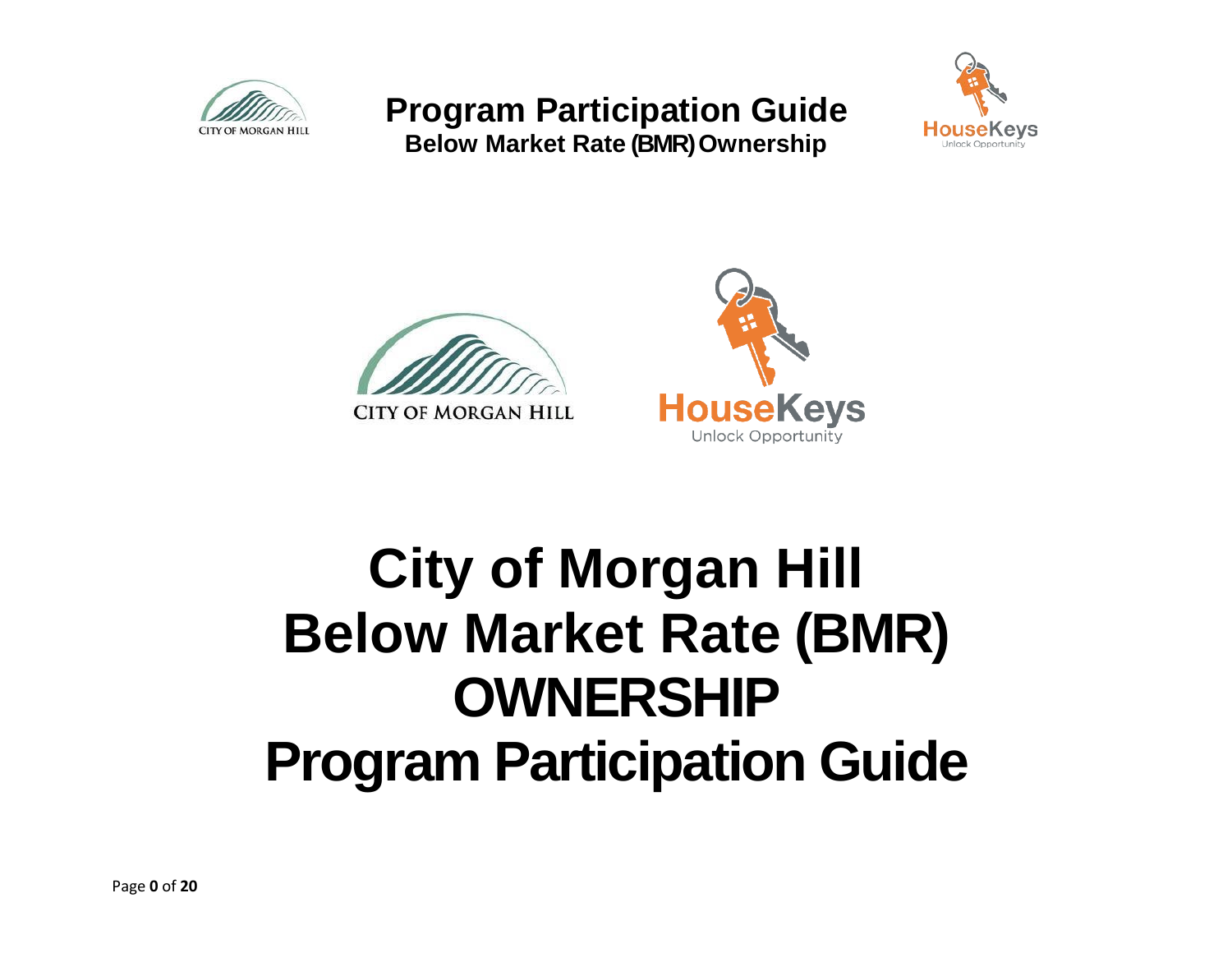

**Below Market Rate (BMR) Ownership**



### **TABLE OF CONTENTS**

| <b>TABLE OF CONTENTS</b>                                               | <b>Pg. 1</b> |
|------------------------------------------------------------------------|--------------|
| <b>1. INTRODUCTION</b>                                                 | <b>Pg. 2</b> |
| 2. HOUSEKEYS HOUSEHOLD PROGRAM DASHBOARD                               | <b>Pg. 3</b> |
| <b>3. ESTABLISHING AN ACCOUNT</b>                                      | <b>Pg. 4</b> |
| <b>4. HOUSEHOLD INFORMATION PROFILES</b>                               | <b>Pg. 5</b> |
| <b>5. PROGRAM PARTICIPATION</b>                                        | <b>Pg. 6</b> |
| 6. RESALE PRICE DETERMINATION, OWNER DUE PROCEEDS, & COMPLIANCE STATUS | <b>Pg. 7</b> |
| 7. OWNERSHIP AND ESTATE PLANNING                                       | <b>Pg. 9</b> |
| <b>8. COMPLIANCE &amp; ANNUAL CERTIFICATION</b>                        | Pg. 10       |
| <b>9. REFINANCE &amp; SUBORDINATION REQUESTS</b>                       | Pg. 12       |
| 10. CAPITAL IMPROVEMENTS AND SPECIAL ASSESSMENTS                       | Pg. 16       |
| 11. OWNERSHIP CHANGES, RE-SALES, AND APPROVED VENDORS                  | Pg. 18       |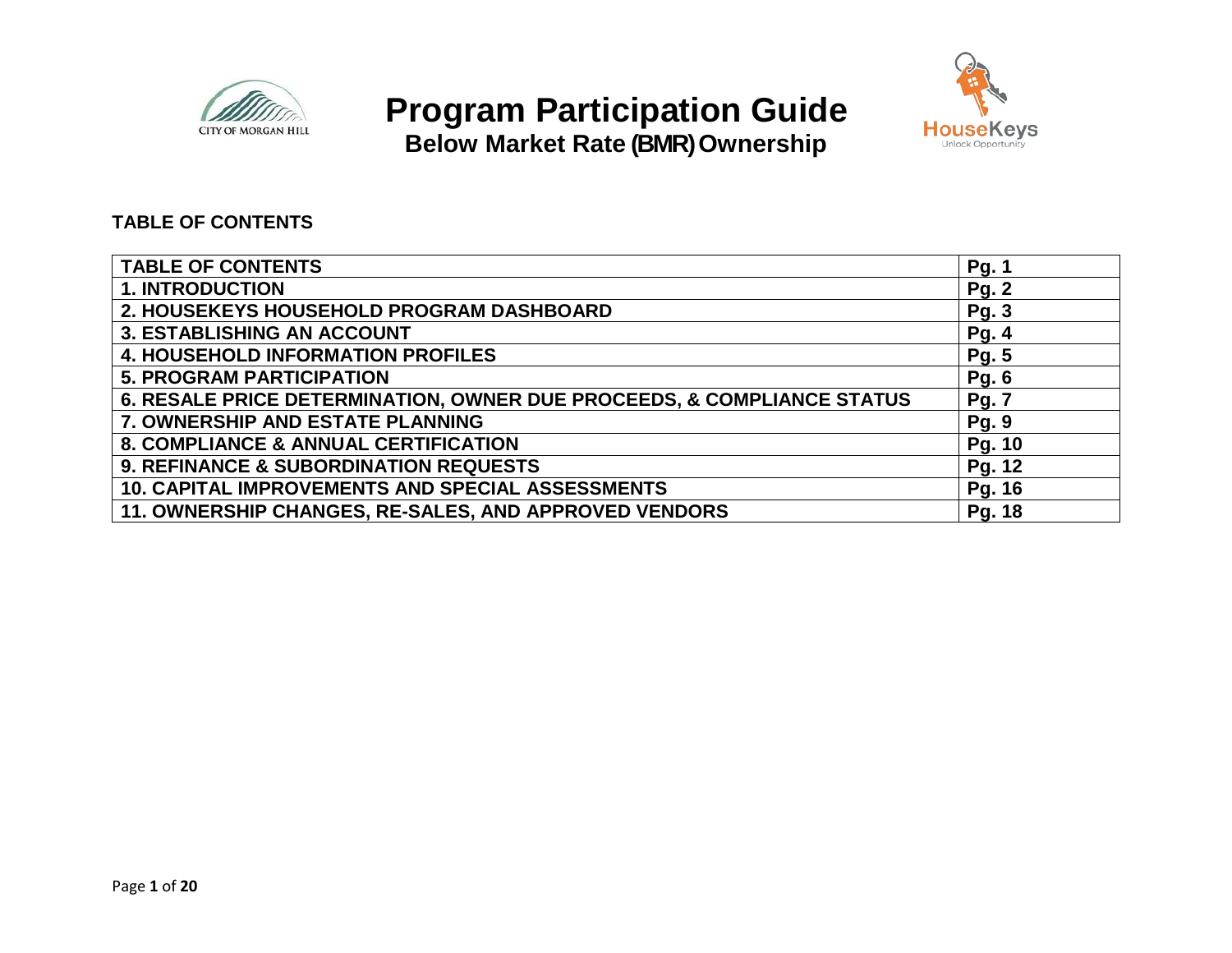



### **1.INTRODUCTION**

Buying, owning, and selling an Affordable Below Market Rate (BMR) Ownership Unit differs in many ways from buying, owning, and selling a market rate. It is important that the buyers and sellers of BMR Ownership Units understand the rules and procedures of the Program fully.

HouseKeys is the City of Morgan Hill's Affordable Housing Program Administrator. This Program Guide includes the guidelines, policies, and procedures that comprise the affordable homeownership program for below market rate (BMR) homes.

The Program Guide and other relevant information (e.g., Ordinance procedures and income limits) will be amended and updated from time to time, so long as such rules, policies and procedures do not violate any affordable housing laws. All proposed changes are subject to approval by the City Council prior to implementation.

Updates to this Program Guide and other relevant information will be posted on the [HouseKeys Website](http://www.housekeys.org/)

Please contact the City or HouseKeys regarding any conflicts between this Program Guide, the Developer's Affordable Housing Agreement, the owner's BMR Agreement, and/or the City's recorded documents.

Please contact HouseKeys with any questions or concerns regarding this document or any other question regarding the City's affordable housing program:

Online:http://www.housekeys.org Email: [programs@housekeys.org](mailto:programs@housekeys.org) Phone: 1-877-460-KEYS (5397) Address: 17575 Peak Avenue, Morgan Hill, CA 95037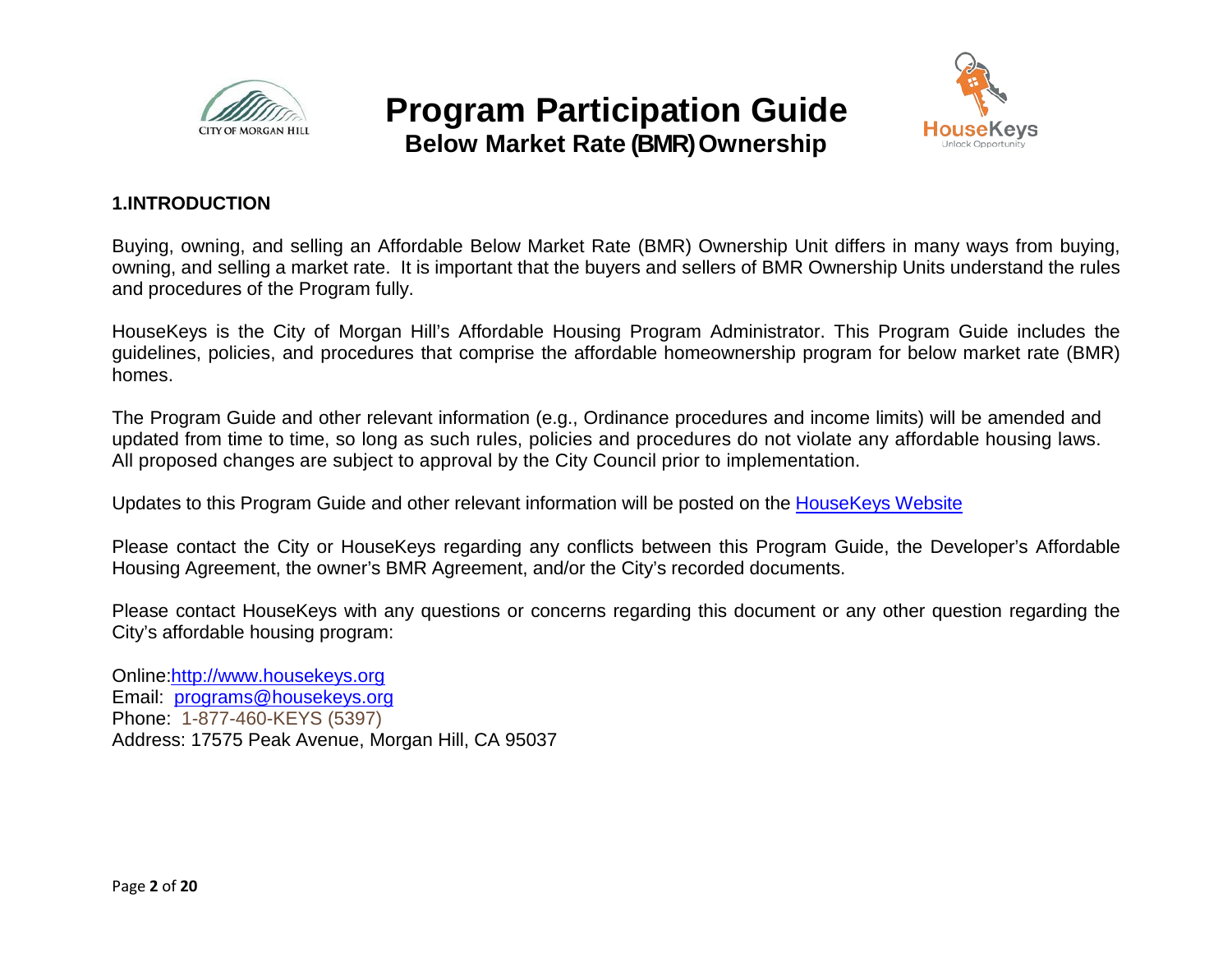

**Below Market Rate (BMR) Ownership**



### **2.HOUSEKEYS HOUSEHOLD PROGRAM DASHBOARD**

| <b>Tools &amp; Planning</b>                                                                                                                                                                                                                                                       | <b>Program Center</b>                                                                                                                                                                                                                                                           |
|-----------------------------------------------------------------------------------------------------------------------------------------------------------------------------------------------------------------------------------------------------------------------------------|---------------------------------------------------------------------------------------------------------------------------------------------------------------------------------------------------------------------------------------------------------------------------------|
| There are lots of calculations<br>involved in an Affordable<br>Homeownership Program. From<br>calculating the income category<br>of your household, to<br>determining your maximum<br>restricted resale price, it's<br>important to understand the<br>math behind these programs. | All Application, Opportunity,<br><b>Opportunity Drawing, and</b><br><b>Participation Activity is captured</b><br>in your Program Center. As<br>soon as you complete your<br>initial registration, this is where<br>you'll spend the most time<br>participating in the programs. |
|                                                                                                                                                                                                                                                                                   |                                                                                                                                                                                                                                                                                 |
| <b>Program Marketplace</b>                                                                                                                                                                                                                                                        | <b>Community Center</b>                                                                                                                                                                                                                                                         |
| where you can shop for<br>ownership, rental, and financing<br>opportunities.                                                                                                                                                                                                      | The online community center will<br>have a classroom, a bulletin<br>board, and chatroom so you can<br>stay educated, informed and in<br>touch with other program<br>participants and stakeholders.                                                                              |
|                                                                                                                                                                                                                                                                                   | The program marketplace is                                                                                                                                                                                                                                                      |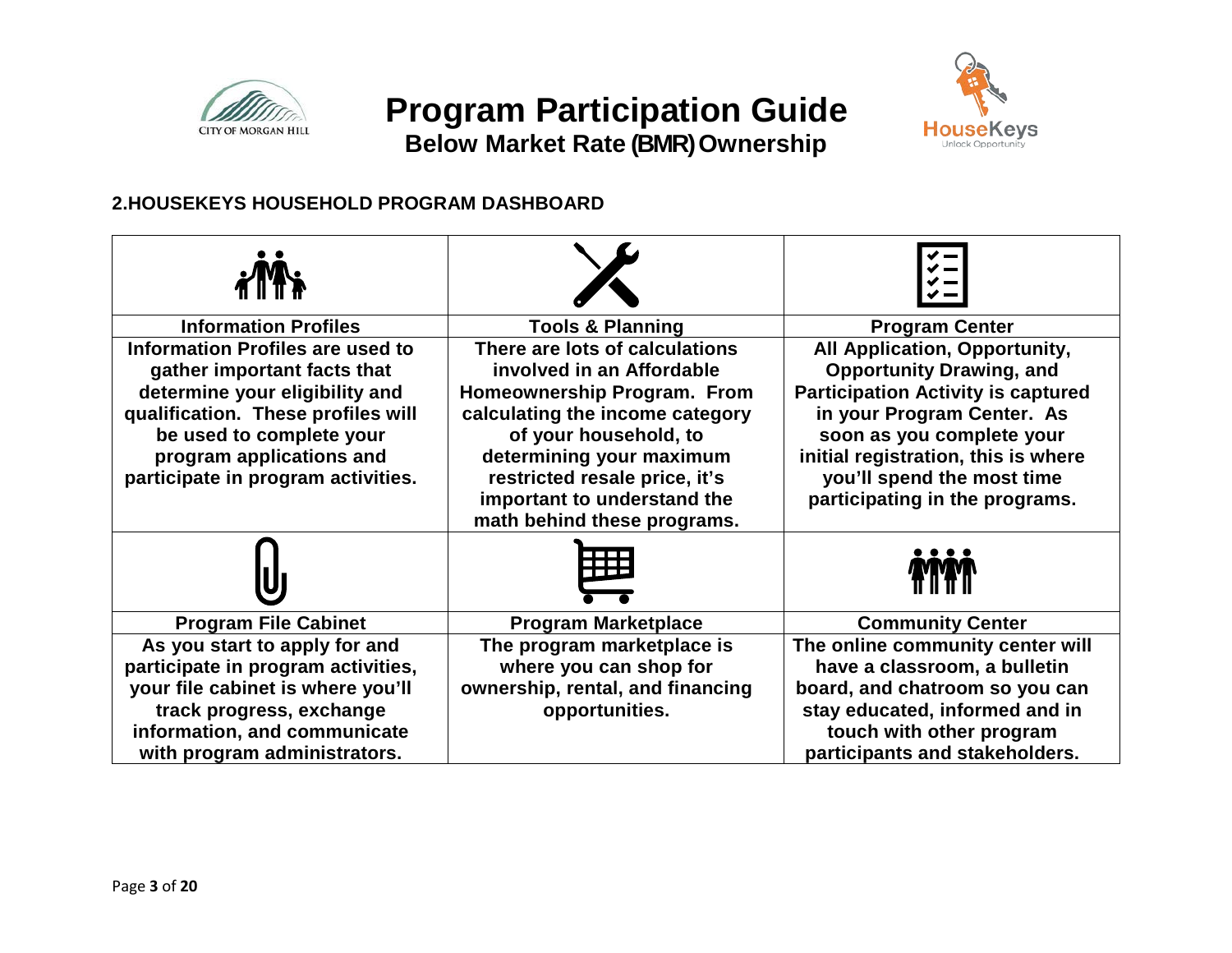



**Below Market Rate (BMR) Ownership**

### **3.ESTABLISHING AN ACCOUNT IN THE HOUSEKEYS SYSTEM**

**The following four (4) actions are the initial steps needed to establish your household's affordable housing account.** 

| <b>REGISTRATION</b><br><b>PROCESS</b>         | <b>ACTION OR MILESTONE</b>                                                                                                                                                                                                                                                                                                                                                   |  |
|-----------------------------------------------|------------------------------------------------------------------------------------------------------------------------------------------------------------------------------------------------------------------------------------------------------------------------------------------------------------------------------------------------------------------------------|--|
| 1. Initial Signup                             | Start out by completing our simple registration form. This step collects very<br>basic information from you to establish a User Account, including your name,<br>contact information, and your household size and income.                                                                                                                                                    |  |
| 2. Complete the<br><b>Registration Wizard</b> | The next step includes additional details about your address, household members,<br>income profiles, and preference criteria. The preference criteria are described on<br>Step 5 of the Registration Wizard. Completion of the Wizard will create a summary<br>of your household and provide you with access to additional features of the<br><b>Administrator Platform.</b> |  |
| 3. Browse the<br><b>Marketplace</b>           | The Participation I.D. allows the Program Provider (City of Morgan Hill) and the<br>Administrator (HouseKeys) to confirm your identify and match you up with the<br>Program File. It also will be used to track your Service Request Tickets.                                                                                                                                |  |
| 4. Open a Service<br><b>Request Ticket</b>    | Whether you want to remodel your home, refinance your mortgage, or sell – it all<br>starts with opening a Service Request Ticket so that the Administrator can gather<br>the information needed to help you.                                                                                                                                                                 |  |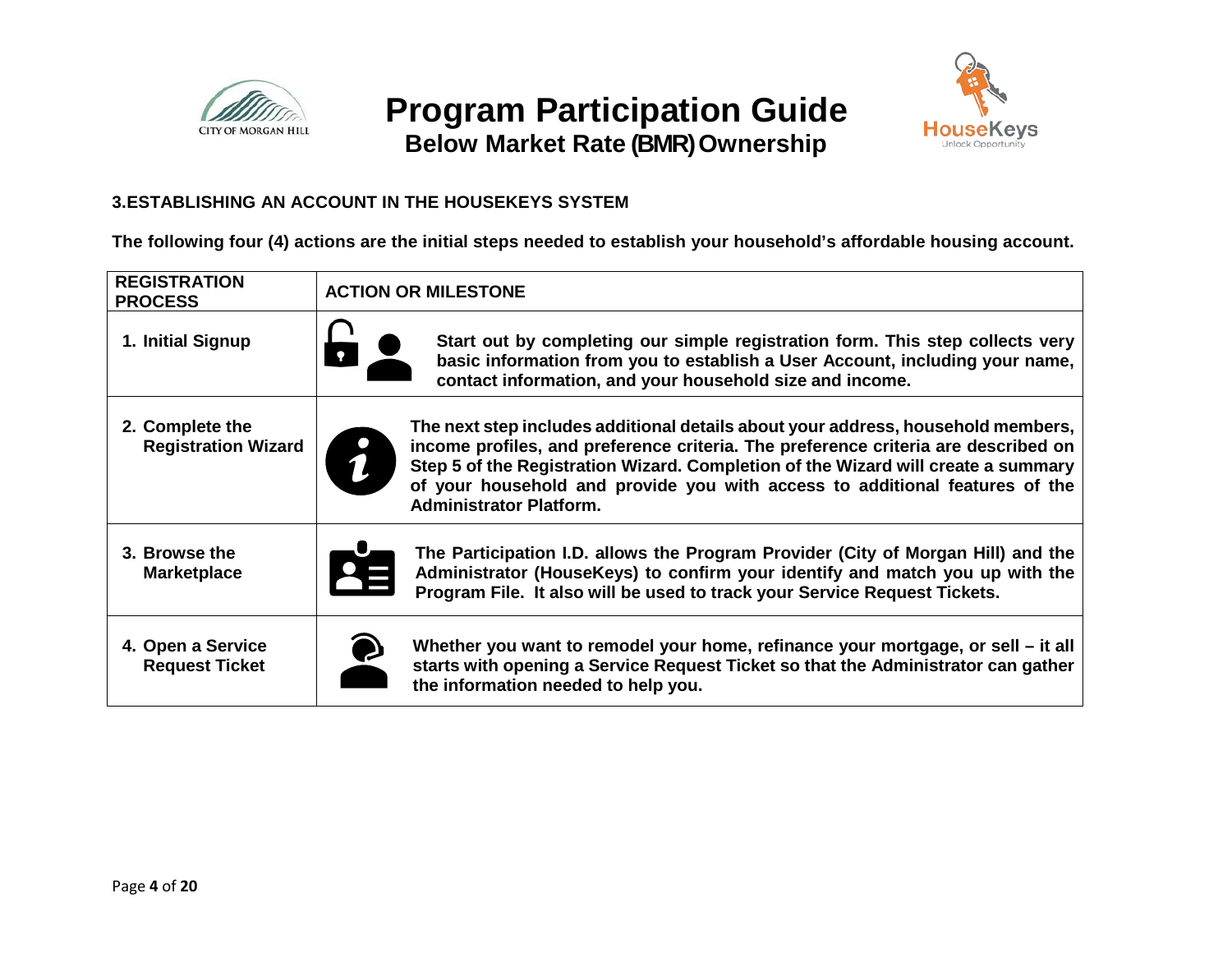

### **Below Market Rate (BMR) Ownership**



#### **4.HOUSEHOLD INFORMATION PROFILES**

When you establish an account in the MyHouseKeys system, **Household Information Profiles** are used to organize information about your household. This information is used to help you complete your annual certifications. While there are 10 total information profiles listed in the Program Application Guide, the list below includes the five (5) that involve your program participation and compliance.

| #             | <b>Information</b><br><b>Profile Name</b> | <b>Description</b>                                      | <b>Purpose</b>                                                                                                                                                                                                                                                                                                                |
|---------------|-------------------------------------------|---------------------------------------------------------|-------------------------------------------------------------------------------------------------------------------------------------------------------------------------------------------------------------------------------------------------------------------------------------------------------------------------------|
|               | <b>Location Profile</b>                   | Where you live and<br>where you work                    | Most Restriction Agreements have an owner occupancy certification to confirm<br>that you occupy the property the minimum 10 out of 12 months per year.                                                                                                                                                                        |
| $\mathcal{P}$ | Member Profile                            | The people who live in<br>your housing unit             | The members of your household are asked to confirm that no renters are living<br>in your household without city notice and approval                                                                                                                                                                                           |
| 3             | <b>Expense Profile</b>                    | Documenting monthly<br>expense obligations              | Every refinance request must be reviewed by the administrator to ensure that<br>the payment-to-income ratio of any proposed financing is in line with the<br>program guidelines.                                                                                                                                              |
| 4             | <b>Liability Profile</b>                  | Your Debt                                               | Keeping your mortgage paid on time is not only good for your credit report, but<br>it is an important part of making sure that the home is not at risk of loss to the<br>City's proposal. If a homeowner falls behind on their mortgage, the City<br>reserves the option to step in and make a purchase to avoid foreclosure. |
| 5             | <b>Public Record</b><br>Profile           | Collections, Liens,<br>Bankruptcies and<br>Foreclosures | Bankruptcies, foreclosures, and divorces are all part of the public record and<br>notices are issued that include the property address. As the City and<br>Administrator monitor these events, you may be contacted to ensure that the<br>property is not at risk of being lost from the portfolio during the 45-year term.   |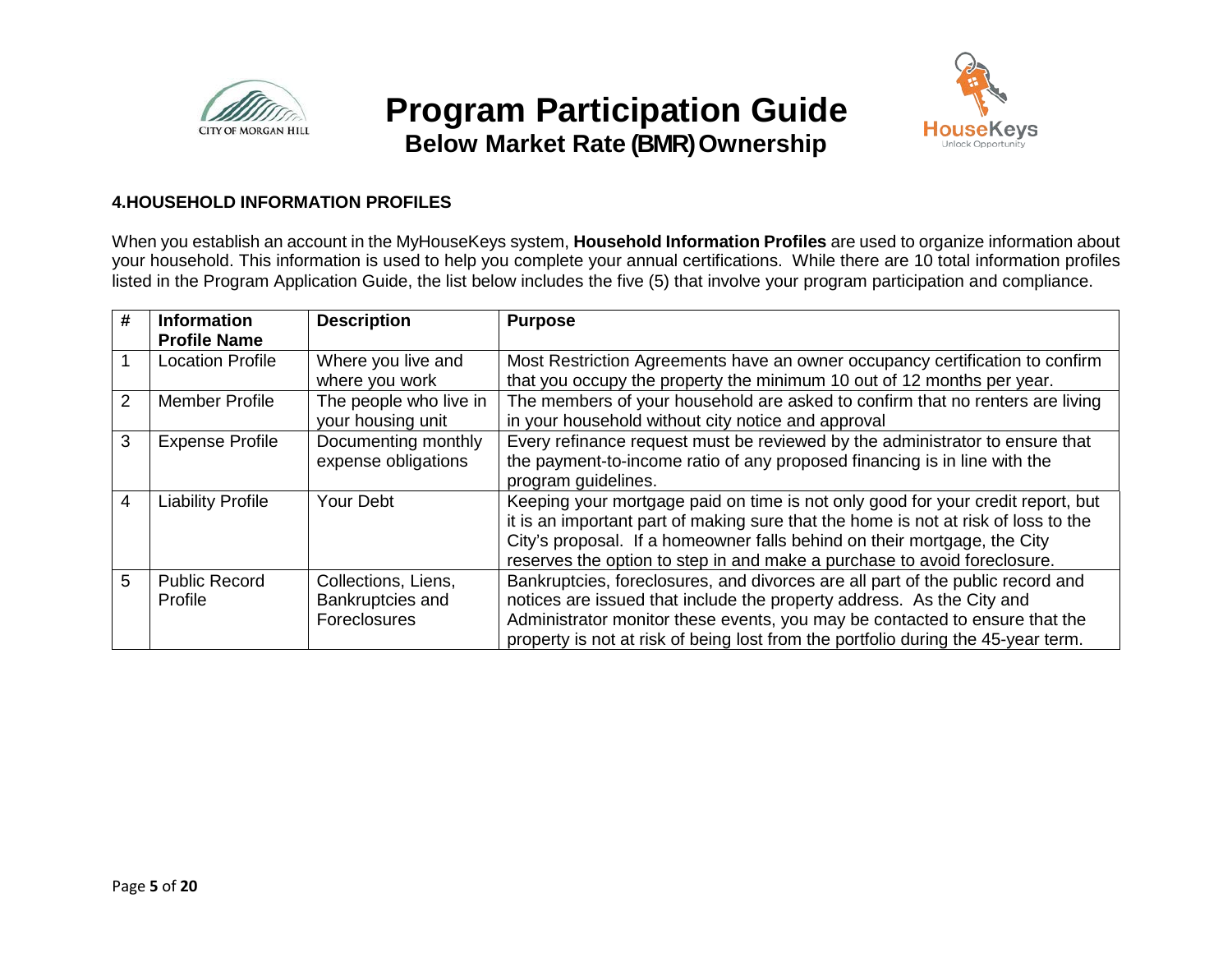



### **5.PROGRAM PARTICIPATION**

The purpose of the Below Market Rate (BMR) program is to provide long-term affordable homeownership opportunities for low and moderate-income households in the City of Morgan Hill. Households that purchase a BMR home will be required to sign affordable housing documents to ensure the home **remains affordable**, and the homeowner occupies the home, for the entire restricted term (generally 45 years). Homeowners can sell their home at a market rate price at the end of the restricted term  $(46<sup>th</sup>$  year).

Between the time the BMR home is purchased and the 46<sup>th</sup> year is reached, there may be a series of requests and communications between the homeowner, the City and Administrator. These requests and communications can involve compliance certifications, requests to refinance a mortgage, remodeling the home, or initiating a property sale. The rules governing these, and other issues of concern, are outlined in the Resale Restriction Agreements that contain definitions and covenants that determine compliance. Over the past 40 years, the City of Morgan Hill has amassed a Program Portfolio of over 80 development projects containing over 550 BMR Units, each with its own unique agreement.

Generally, when a request is made to review any refinance or sale request, there are three stages of review:

- 1. Preliminary Review of the Agreement and Program File to determine whether the participant Household is following the program rules and the Agreement language allows what has been requested.
- 2. Evaluation of the proposed financing package or sale transaction to ensure that it fits program guidelines and complies with Agreement language.
- 3. Coordinating and tracking the transaction to make sure that approved vendors are used and/or that the home is sold to an eligible purchaser from the program applicant list. BMR Transactions take longer than conventional financing and sale transactions because of the number of payoffs needed, the city authorization required, and the legal documents involved.

Each review stage can take 30 to 90 days to complete, dependent upon the details involved with each request.

It is important that any current or prospective BMR homeowner review their Agreement in its entirety to make sure that they understand the conditions and restrictions that they will be expected to adhere to during the Agreement term. They should seek their own legal counsel if further clarification is needed.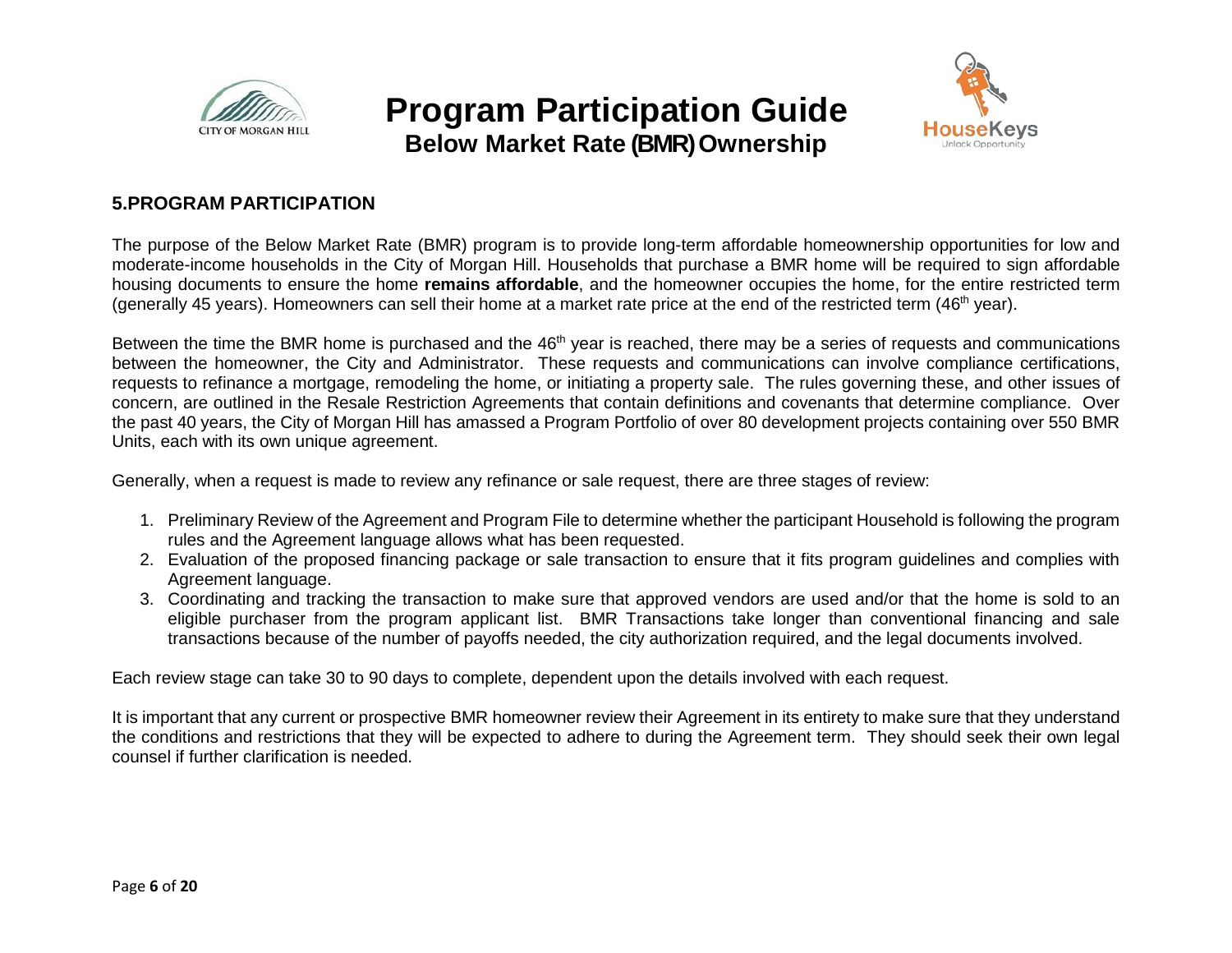

### **Below Market Rate (BMR) Ownership**



### **6.RESALE PRICE DETERMINATION, OWNER DUE PROCEEDS, AND COMPLIANCE STATUS**

Each resale restriction agreement has a price determination method that outlines how the resale price is calculated if the City were to exercise its option to purchase the unit, assign its option to a designee or eligible buyer, or instruct the Administrator to facilitate a resale to an eligible purchaser. Each Owner must use the price determination method contained in their agreements unless otherwise instructed by the City. There are five primary ways that resale prices are determined

|               | <b>Price Determination Method</b> | <b>Description</b>                                                                       |
|---------------|-----------------------------------|------------------------------------------------------------------------------------------|
|               | Indexed Price Based on Consumer   | Throughout the year, the U.S. Department of Labor's Bureau of Labor Statistics           |
|               | Price Index                       | publishes a Consumer Price Index for metropolitan areas throughout the United States.    |
|               |                                   | This determination method allows for a resale price that is based on the increase in the |
|               |                                   | Housing Component of the Consumer Price Index based on the month and year of             |
|               |                                   | purchase.                                                                                |
| $\mathcal{P}$ | Indexed Price Based on Area       | Each year, the State of California Department of Housing and Community                   |
|               | Median Income                     | Development publishes the statewide income limits. This determination method allows      |
|               |                                   | for a resale price that is based on an increase in the applicable Median Income based    |
|               |                                   | on the year of purchase.                                                                 |
| 3             | <b>Equity Share Agreement</b>     | Some Agreements have an Equity Share Provision that is based on the initial subsidy      |
|               |                                   | provided by the City or Agency when the BMR Unit was purchased.                          |
| 4             | Forgivable Loan                   | Agreements that have a promissory note with a forgivable amount of principal and         |
|               |                                   | interest in the final years of the agreement term that reduces by a certain percentage   |
|               |                                   | each year until there is no balance remaining. This enables the Owner to sell for full   |
|               |                                   | price if they remain in the home for the entire term                                     |
| 5             | <b>Shared Appreciation</b>        | Agreements that require a percentage of the Fair Market Value to be paid to the City as  |
|               |                                   | a Share Appreciation Payment. The remaining amount is paid to the Owner.                 |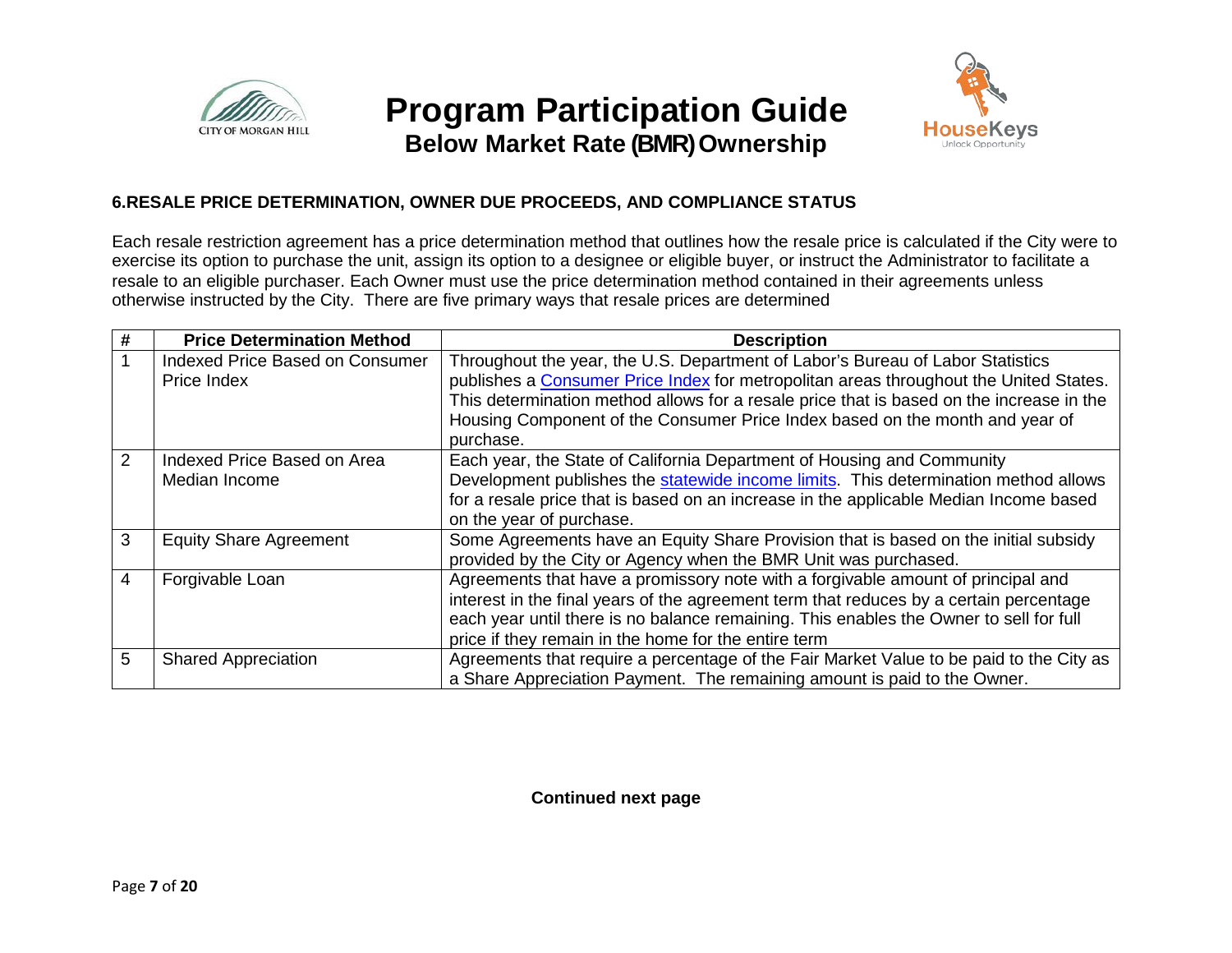



### **SALE PROCEEDS AND OWNER'S MINIMUM RETURN ON DOWN PAYMENT**

Depending on the Price Determination Method used, the Fair Market Value of the home, and any liens and/or encumbrances recorded (including any interest or fees owed at time of sale), there will be a portion of the sale proceeds that are due to the Owner and a portion of the sale proceeds that are due to the City. The City's portion is considered Program Equity or Public Equity. Provided that the City determines that enough sale proceeds are available and due to the Program, the City can ensure that the Owner receives his or her initial down payment plus an annual return based on the number of years that they occupied the unit. The City can use any one of the price determination methods above or assign a fixed percentage to the minimum return calculation.

For example, if an Owner made a down payment contribution of \$20,000 to purchase a BMR home that they went to sell 7 years later, the City could use a 10% rate of return for every year that the Owner has occupied the unit. This would mean that the owner would receive a \$14,000 (\$2,000 x 7 years) return on their initial down payment for a total of \$34,000. The City could also base the increase on any of the price determination methods above.

### **AGREEMENT COMPLIANCE STATUS AT THE POINT OF SALE OR REFINANCE**

All BMR Homeowners must be in good standing with the program at the point that they would like to sell their home or refinance home. If there are outstanding compliance findings, the City reserves the right to reject a request to sell or refinance.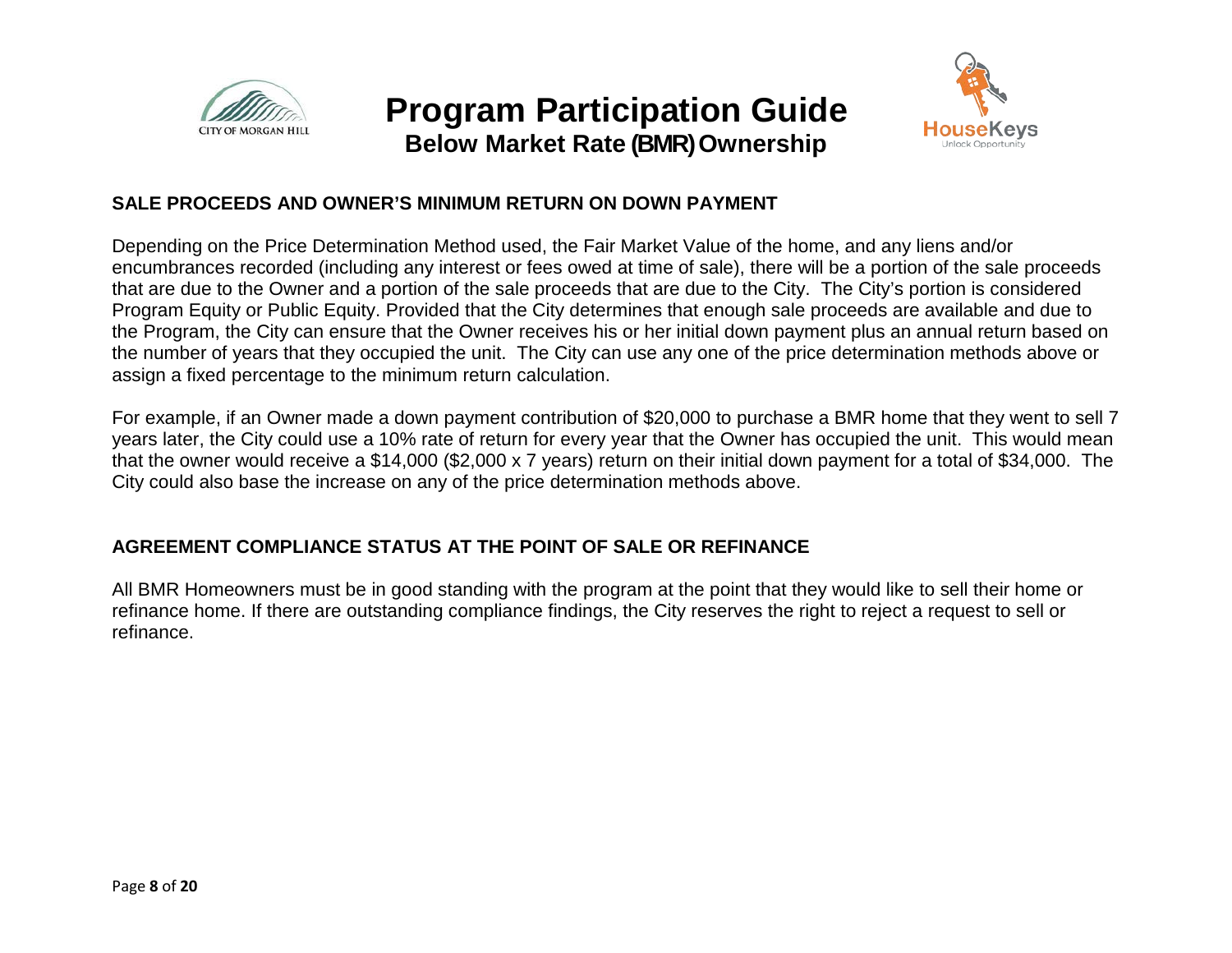

**Below Market Rate (BMR) Ownership**



### **7.OWNERSHIP AND ESTATE PLANNING**

A "Transfer" means any sale, assignment or transfer, voluntary or involuntary, of any interest in the Home, including, but not limited to, a fee simple interest, a joint tenancy interest, a life estate, a leasehold interest (unless the lease is approved in advance by the City), or land contract. For the purposes of your Agreement, transfers by devise or inheritance to an existing spouse, Domestic Partner, child, surviving joint tenant, or a spouse as part of a dissolution proceeding in connection with marriage – are not considered Transfers. All Transfers must be approved by the City in advance and may be subject to the City's Option to Purchase (See Section 5 to see description of "City's Option to Purchase").

In the event a Transfer occurs, or a person receives the Home by devise, inheritance, or operation of law due to death of the Owner, the person inheriting the Home (the "Inheriting Owner") must have their income and eligibility reviewed and approved by the City or Administrator to determine if they are an Eligible Purchaser. If approved, new documents will need to be signed and a new 45-year term will be enforced.

New purchasers of BMR Units may not purchase the BMR Unit through a trust of any kind, including but not limited to living trusts. Existing BMR Owners may not transfer ownership of their BMR Units to trusts of any kind, including living trusts.

Owners of BMR Units should keep in mind that the Estate of the Owner is entitled to the Owner due proceeds upon any transfer that takes place during the Agreement term.

Note: An Exhibit has been added to the City's Resale Restriction Agreement in response to the State of California's 2016 update to the Probate Code that created the "Simple Revocable Transfer on Death (TOD) Deed [\(California Probate Code Section 5642\)](http://leginfo.legislature.ca.gov/faces/codes_displaySection.xhtml?lawCode=PROB§ionNum=5642).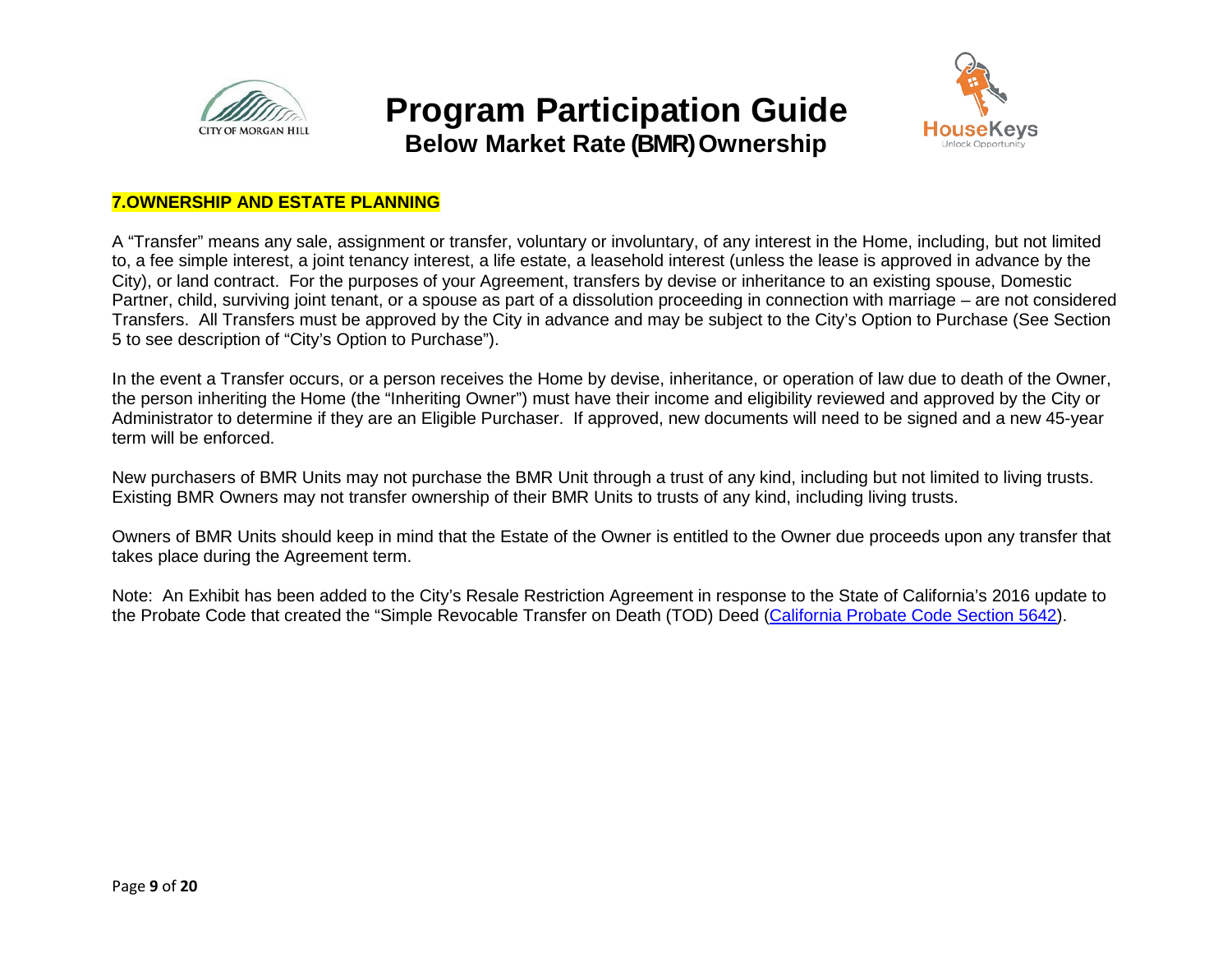

**Below Market Rate (BMR) Ownership**



### **8.COMPLIANCE, ANNUAL CERTIFICATION, & ENFORCEMENT**

All BMR homeowners will be re-certified once a year for compliance with their signed and recorded deed restrictions on the property, including but not limited to occupancy, current title, and liens. Homeowners are to provide the program Administrator all pertaining documents listed on the program checklist for a full re-certification review and certificate of compliance.

#### **ANNUAL COMPLIANCE CERTIFICATION**

- 1. The Owner will receive an annual notification via US mail for the annual certification process. This notification will include a questionnaire and request for supporting documents (most current utility bill, mortgage statement, and insurance declaration page). The owner will have 30 days to comply.
- 2. If an owner does not comply with the requirements or documentation within 30 days of the annual certification notice being sent, a 2<sup>nd</sup> notice will be sent providing a final deadline.

### **CERTIFICATION PROCESS**

Once all documents are received, the City or Administrator will:

- 1. Ensure that there are no inconsistencies between the application file and compliance file that indicate that misinformation or fraud was committed during the application process
- 2. Determine if the property is owner occupied and confirm that it isn't being rented
- 3. Review all liens against the property to ensure the property is not over encumbered
- 4. Review all transfers of title on the property reports
- 5. Review default notices or statements of any loans, taxes, or Homeowner Association dues
- 6. Determine if the property is adequately insured and if secondary liens (i.e. down payment assistance loans, city loans or state loans) are referenced on the Insurance Declaration page.

If any of the above review steps require additional information from the Owner, a document request will be made and the Owner will be provided with a deadline to return the requested documents to the Administrator.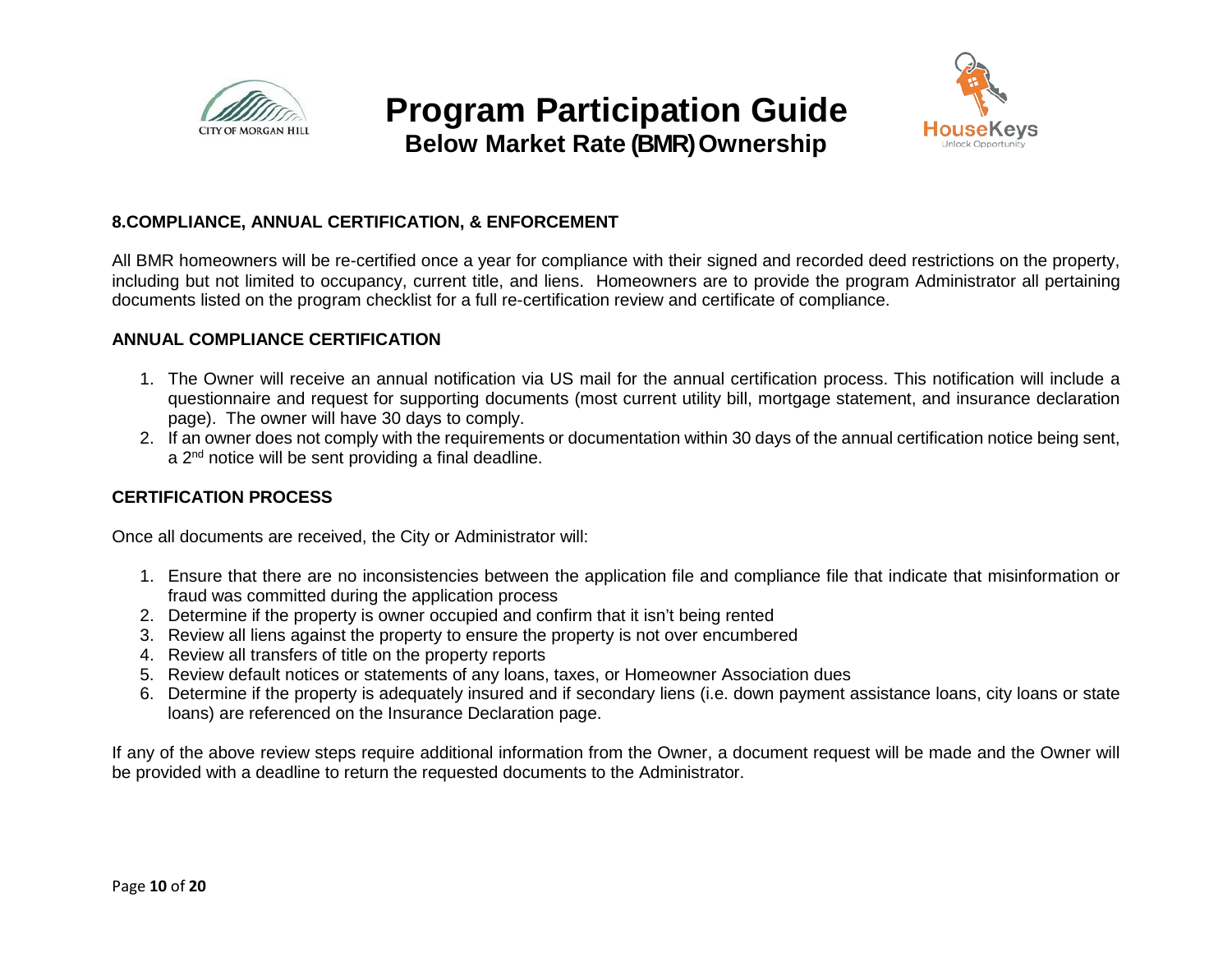



### **Continued next page**

### **CERTIFICATION OF COMPLIANCE**

The BMR Owner will receive a certificate of compliance if the review is approved and in compliance with the requirements above

#### **ENFORCEMENT ACTIONS AND TIMELINES**

If the homeowner does not comply after the  $2<sup>nd</sup>$  notice, the City or Administrator will file a Notice of Default with the County Recorder's Office and the homeowner will be notified. This Notice of Default becomes public record and may trigger additional action by any lenders who have an interest in the property.

If the homeowner is out of compliance on any of the above requirements, the homeowner will be provided with 60 days to comply and will be provided with action steps needed to cure any defaults (if there are possible actions to cure the default).

90 Days from the date that the Notice of Default is filed with the County Recorder's Office, the City or Administrator

If the owner fails to cure the violation, the City will exercise its Option to Purchase the BMR home from the homeowner at a restricted resale price.

The City reserves the option to apply to a court of competent jurisdiction if it deems legal action appropriate

### **The City/Administrator reserves the option to apply to a court of competent jurisdiction if it deems legal action appropriate**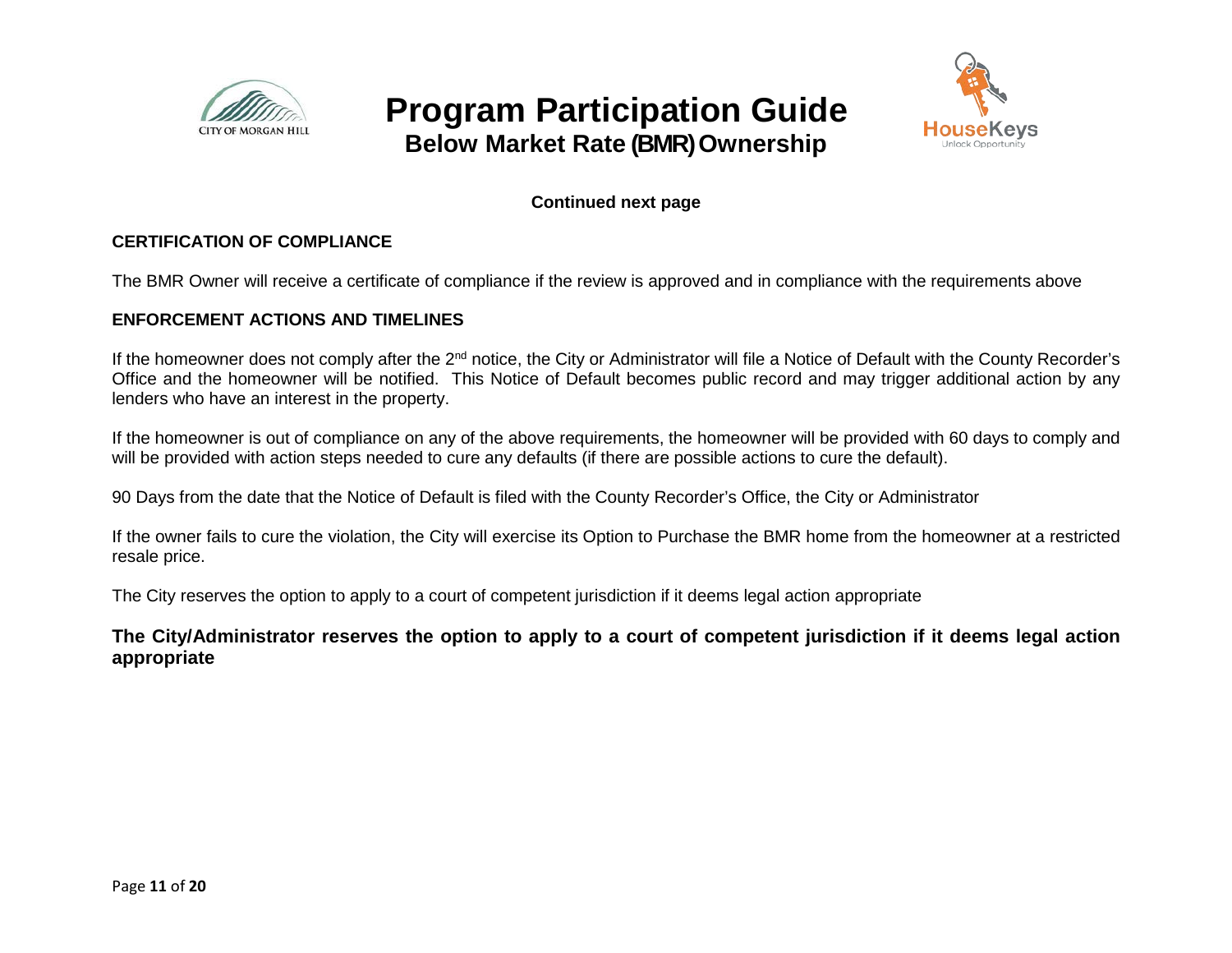

**Below Market Rate (BMR) Ownership**



#### **9.REFINANCE & SUBORDINATIONS REQUESTS**

The information below and on the following page outlines the process for refinancing existing City loans and Agreements, or subordination of any loan or deed of trust associated with a BMR property. Subordination of loans not issued by the City is necessary to protect the City's interest in maintaining the affordability of the property for the duration of the restriction term (typically 45 years). In most cases, the City's interest will be subordinate to any mortgage loans on the home, as outlined in the deed of trust and/or the signed resale restriction documents.

#### **SUBORDINATION REQUIREMENTS**

BMR homebuyers may be allowed to refinance up to 95% of the Maximum Restricted Sale Price described in the signed deed restriction, or the remaining balance of the loan amount, whichever is less. The total payoff amounts for all recorded liens and encumbrance amounts are used to determine the maximum refinance percentage mentioned above (95%). This percentage is sometimes called the Maximum Combined Loan to Value (Max CLTV). Please note the following requirements:

- 1. Accrued interest on any subordinate financing will be considered in the Max CLTV.
- 2. HouseKeys will calculate the maximum restricted sale price according to the deed restrictions.
- 3. The refinance amount cannot exceed the maximum restricted sale price.
- 4. If the remaining balance of the original first loan is more than 95% of the maximum restricted sale price, the original loan will need to be paid down.
- 5. Cash out is allowed up to 80% of the restricted resale price
- 6. Payoff of purchase money mortgages are not considered cash out.
- 7. Payoff of equity lines or junior financing that are not purchase money loans are considered cash out.
- 8. Homeowners cannot add or change names to title without approval of the City/Administrator. Any request to change names on title shall be submitted to the City with supporting documents.
- 9. If the requested change is due to marriage, the person being added will need to be on the first mortgage and addendums will need to be signed by that person.
- 10. If the requested change is due to divorce, addendums to the subordinate financing and deed restrictions will need to be signed by that person.
- 11. A Performance Deed of Trust is required to protect the deed restrictions and will be recorded against the property.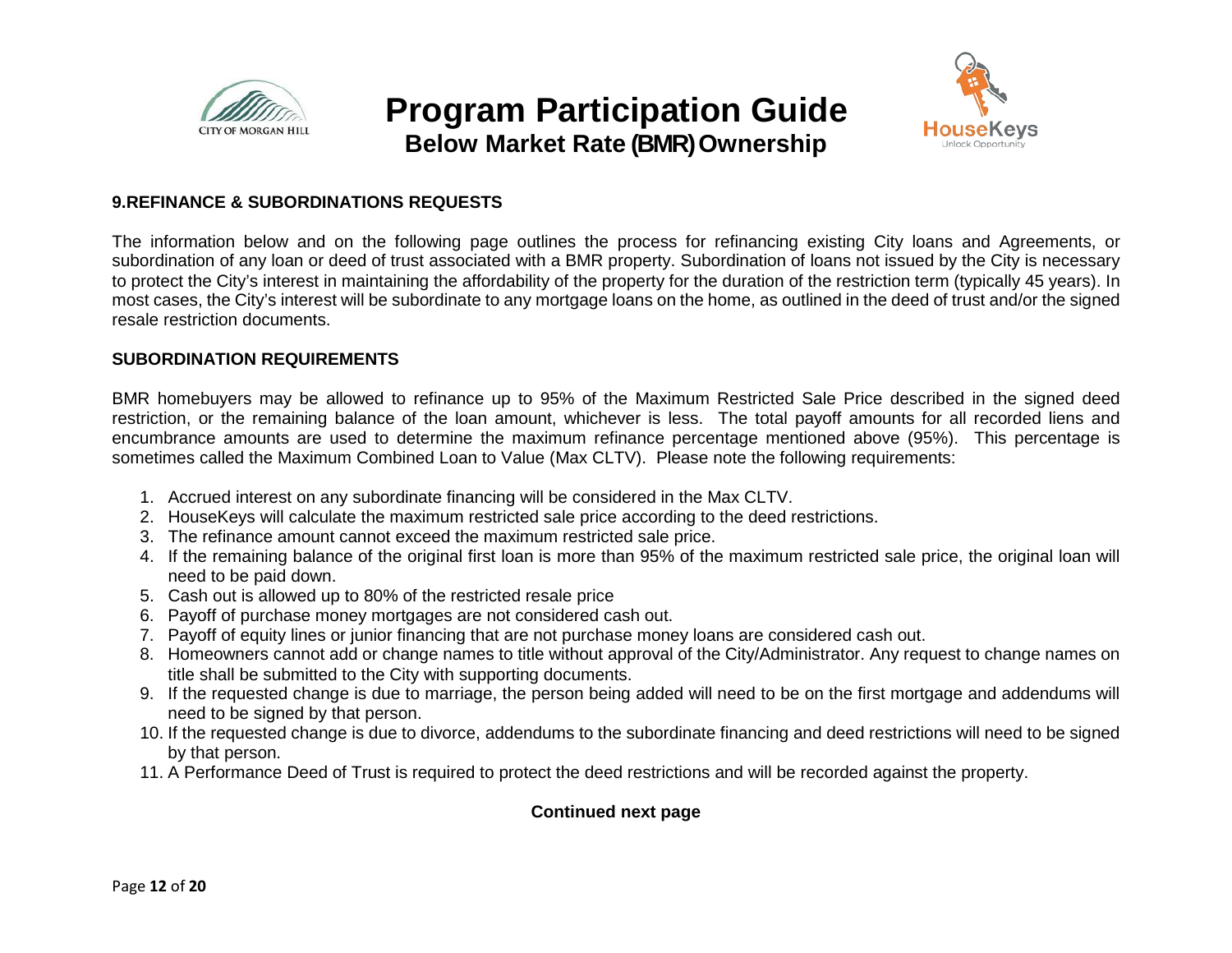



### **Below Market Rate (BMR) Ownership**

### **MORTGAGE REQUIREMENTS**

- 1. First mortgage loan terms of 30, 20, or 15-year fixed rate fully amortized
- 2. Equity lines, lines of credit (HELOCs), etc. or any junior loans are not allowed
- 3. Adjustable rate, interest only, negative amortization, or balloon payments loans are not allowed
- 4. Homeowner is required to use a loan officer on the program-approved lender list
- 5. Rate and term refinance up to \$1,500 maximum cash out
- 6. Recurring closing cost will not be allowed to be financed
- 7. Non-recurring closing cost will be allowed to be financed as long as the new loan amount does not exceed 95% of the restricted value
- 8. Escrow will be required to be opened with a Title company in Santa Clara County

Please Note: FHA/VA loans do not typically work with resale restricted properties due to federal requirements and/or lender requirements. Please check with your lender to ensure that they have reviewed the restrictions and whether the legal department has accepted the use of Government National Mortgage Association ("Ginnie Mae") financing with your resale restricted property.

### **REQUEST TO REFINANCE PROCESS**

- 1. Complete the **BMR Homeowners Inquiry Form** on [www.housekeys.org](http://www.housekeys.org/)
- 2. HouseKeys will calculate the maximum restricted sale price within 14 days of receiving a complete application. However, if more information is needed, the process will be delayed until HouseKeys receives the requested information. Once all of the information is received and a price has been issued, it is valid for 6 months.
- 3. Homeowners shall then complete the refinance request forms and provide all of the supporting documentation to HouseKeys
- 4. HouseKeys will review the fully-packaged refinance request file and issue a final approval or denial of the request within 14 days of receipt of all required documents.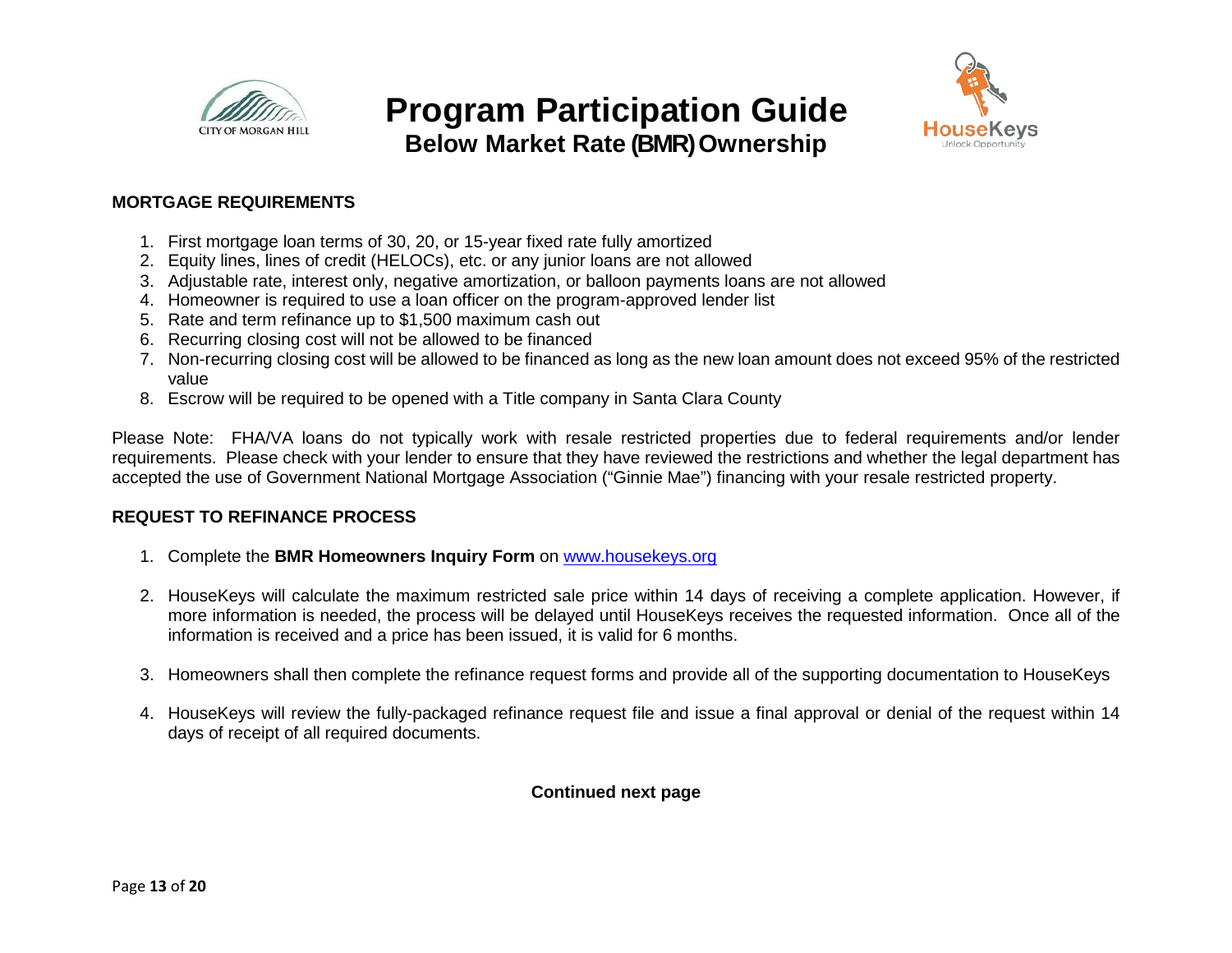

**Below Market Rate (BMR) Ownership**



### **MINIMUM REQUIRED DOCUMENTS FROM THE HOMEOWNER**

- 1. Signed BMR refinance application
- 2. Current mortgage statements with all balances
- 3. Current Federal Tax returns
- 4. 2 months consecutive paystubs
- 5. 2 months current bank statements
- 6. Copy of Driver's License and Social Security Card
- 7. Subordination fee

### **LENDER DOCUMENTS**

- 1. Borrower's authorization
- 2. Credit report
- 3. 1008 (transmittal)
- 4. 1003 (application)
- 5. DU (desktop underwriting)
- 6. Preliminary Report
- 7. Appraisal
- 8. Approval letter

### **ESCROW COMPANY DOCUMENTS**

- 1. Estimated Closing statement
- 2. Payoff demands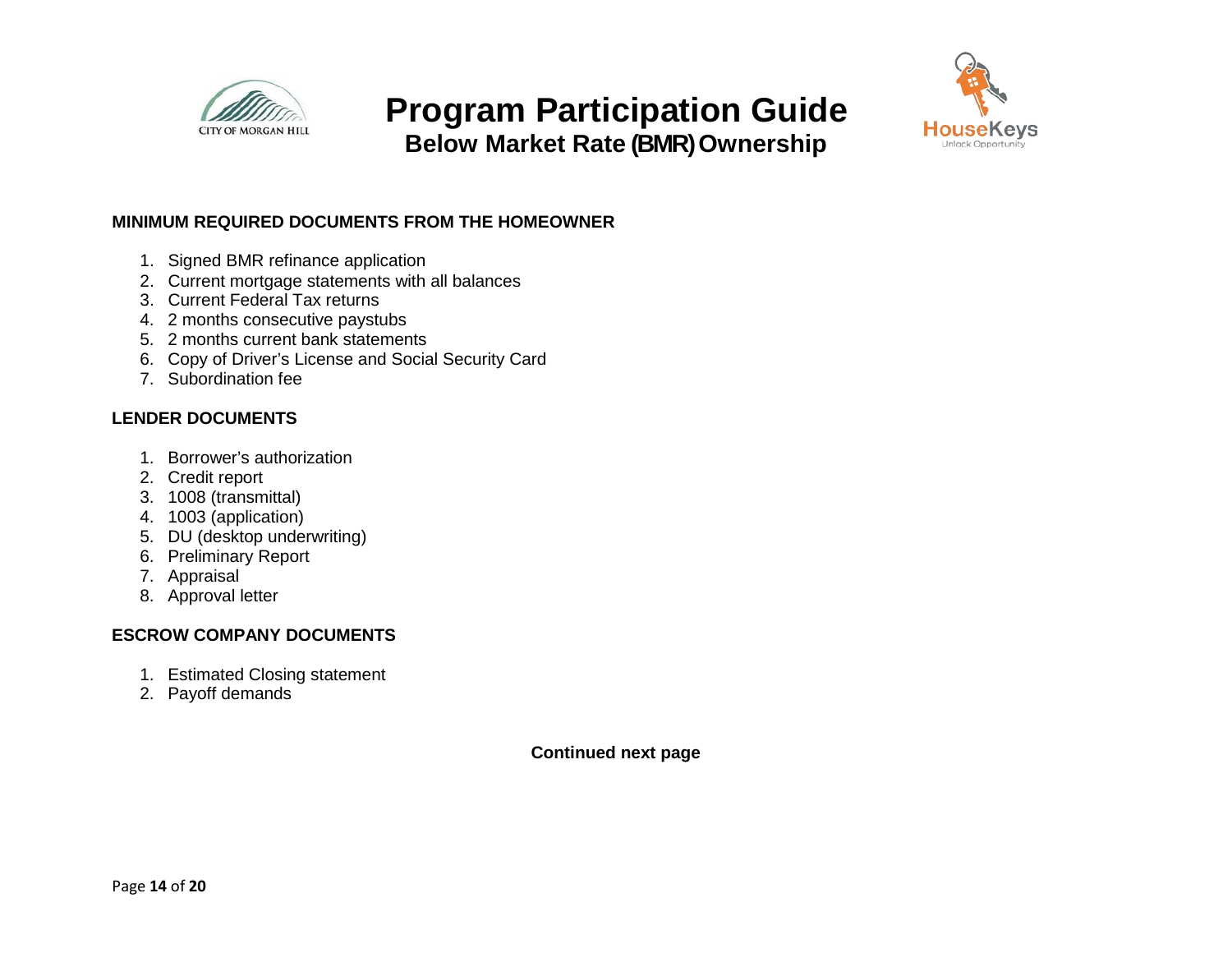

### **Below Market Rate (BMR) Ownership**

#### **REFINANCE REQUEST APPROVAL**

Once all documents are received, HouseKeys will:

- 1. Determine if the refinance follows the deed restrictions and does not exceed the maximum restricted price
- 2. Determine if the borrower is in a better financial situation with the new refinance terms.
- 3. Determine whether all requirements have been met.
- 4. Review any additional liens on the property.
- 5. Determine whether all existing loans, HOA dues and taxes are current. If not current, the application will be rejected.
- 6. Once approved, subordination documents and escrow instructions will be drawn and routed to the City for signatures.

Please note that City signatures can take up to 14 business days to obtain. It is highly suggested that you do not lock any interest rates on your proposed financing until you obtain city signatures.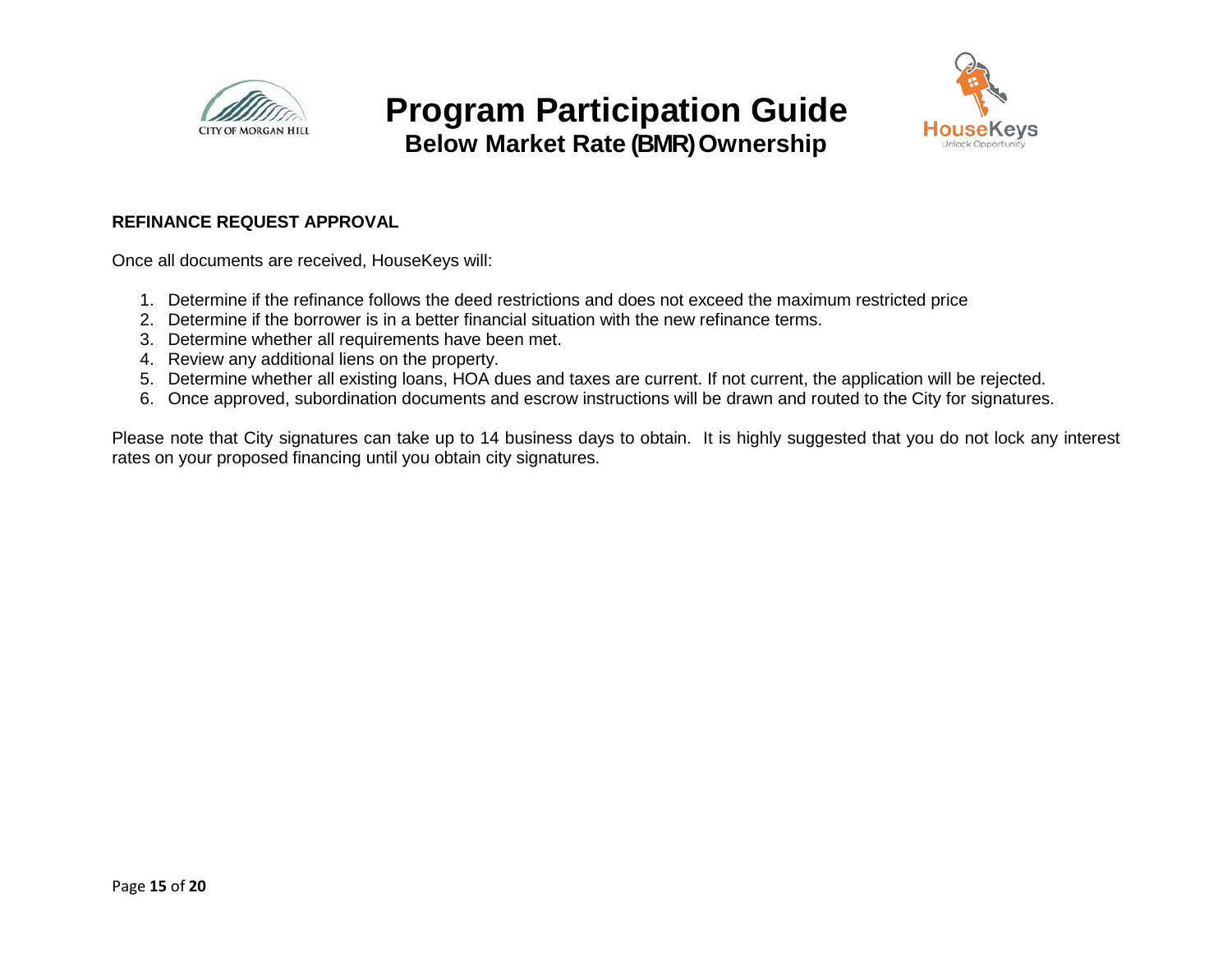



### **Below Market Rate (BMR) Ownership**

### **10.CAPITAL IMPROVEMENTS AND SPECIAL ASSESSMENTS**

BMR Units may begin claiming capital improvements toward their Maximum Resale Price that are made no sooner than 1 year after the BMR Unit was first occupied. Exceptions are made for critical modifications made during the original purchase of a BMR Unit as approved by the City beforehand.

Once the BMR Unit becomes eligible for capital improvements credit, BMR Owners may begin submitting documentation of completed work. City or Administrator will review all capital improvement claims and categorize them into three distinct categories:

| 1. Eligible Capital Improvements   | Major structural system upgrades, new additions to the BMR Unit and improvements     |
|------------------------------------|--------------------------------------------------------------------------------------|
|                                    | related to increasing the health, safety and energy efficiency of the property. The  |
|                                    | Improvements must conform with applicable building code, be approved in writing in   |
|                                    | advance, initial cost must exceed one percent (1%) of the purchase price paid by the |
|                                    | Owner. Improvements that meet these criteria will be given 100% credit.              |
| 2. Eligible Replacement and Repair | Eligible Replacement and Repair includes in-kind replacement of existing amenities,  |
|                                    | repairs and general maintenance that keeps the property in good working condition.   |
|                                    | Costs that meet these criteria will be given 50% credit for repairs.                 |
| 3. Ineligible Costs                | Cosmetic enhancements, installations with limited useful life spans and non-         |
|                                    | permanent fixtures. Homeowners may undertake these projects at their discretion,     |
|                                    | however they will not be given capital improvements credit.                          |

#### **Procedure for Submitting Capital Improvements**

BMR Owners must submit capital improvements to Administrator for review within 6-months of the completion of the project. In order to document the improvements, each BMR Owner must submit the following documentation: (1) A list of the capital improvements with a description on a form provided by Administrator: (2) The receipt and invoice for each eligible improvement; (3) Proof of payment, such as a cancelled check, bank account statement or credit card bill; (4) A copy of site or building permits, if required; and (5) Contractor's license number for Projects exceeding \$500. Upon receipt of a complete capital improvements claim, Administrator staff may arrange a site visit to inspect the completed Project.

Continued on Next Page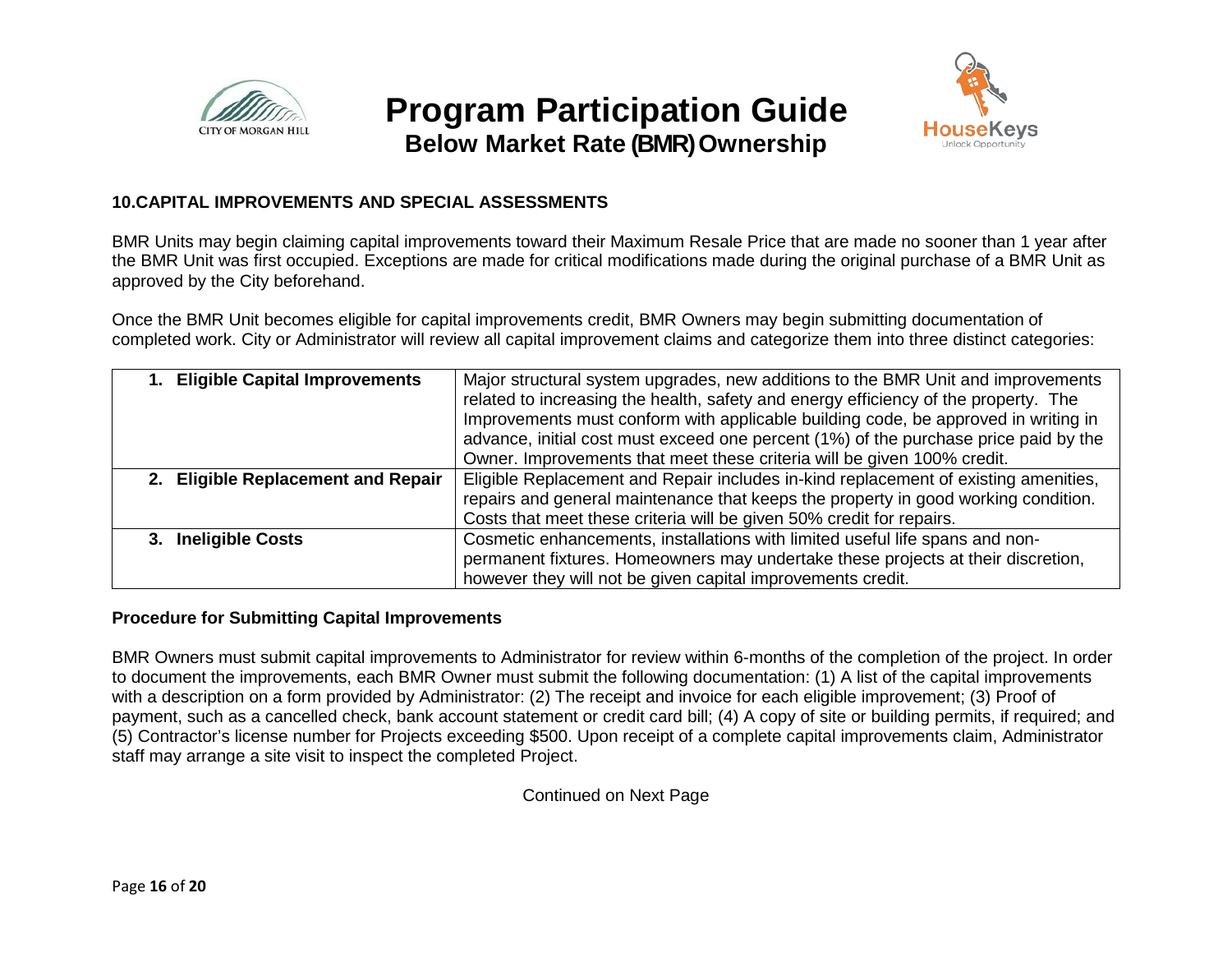



Once the improvements have been verified, Administrator will send a written response to approve or deny the submitted capital improvements within 60 days of original receipt. This information will be placed in the property file at the City for use when the property is being sold.

Special Assessments Homeowner's Association initiated special assessments are considered capital improvements and will be added to the resale price of the home at the full amount of the special assessment paid by the BMR Owner. In order to receive credit for special assessments, homeowners must submit the following documentation within 6-months of payment: (1) An invoice for the special assessment; and (2) Proof of payment, such as a cancelled check, bank account statement or credit card bill.

#### **Capital Improvements Cap**

At the time of sale, City may cap all eligible capital improvements over 10% of the resale price. This is to preserve the affordability of the BMR unit.

#### **Maintenance and Insurance Requirements**

The Owner shall maintain the Home, including landscaping, in good repair and in a neat, clean and orderly condition and will not commit waste or permit deterioration of the Home.

The Owner shall maintain a standard all risk property insurance policy equal to the replacement value of the Home (adjusted every five years by appraisal, if requested by City, naming the City as an additional insured. Additional insurance requirements are set forth in the City Deed of Trust.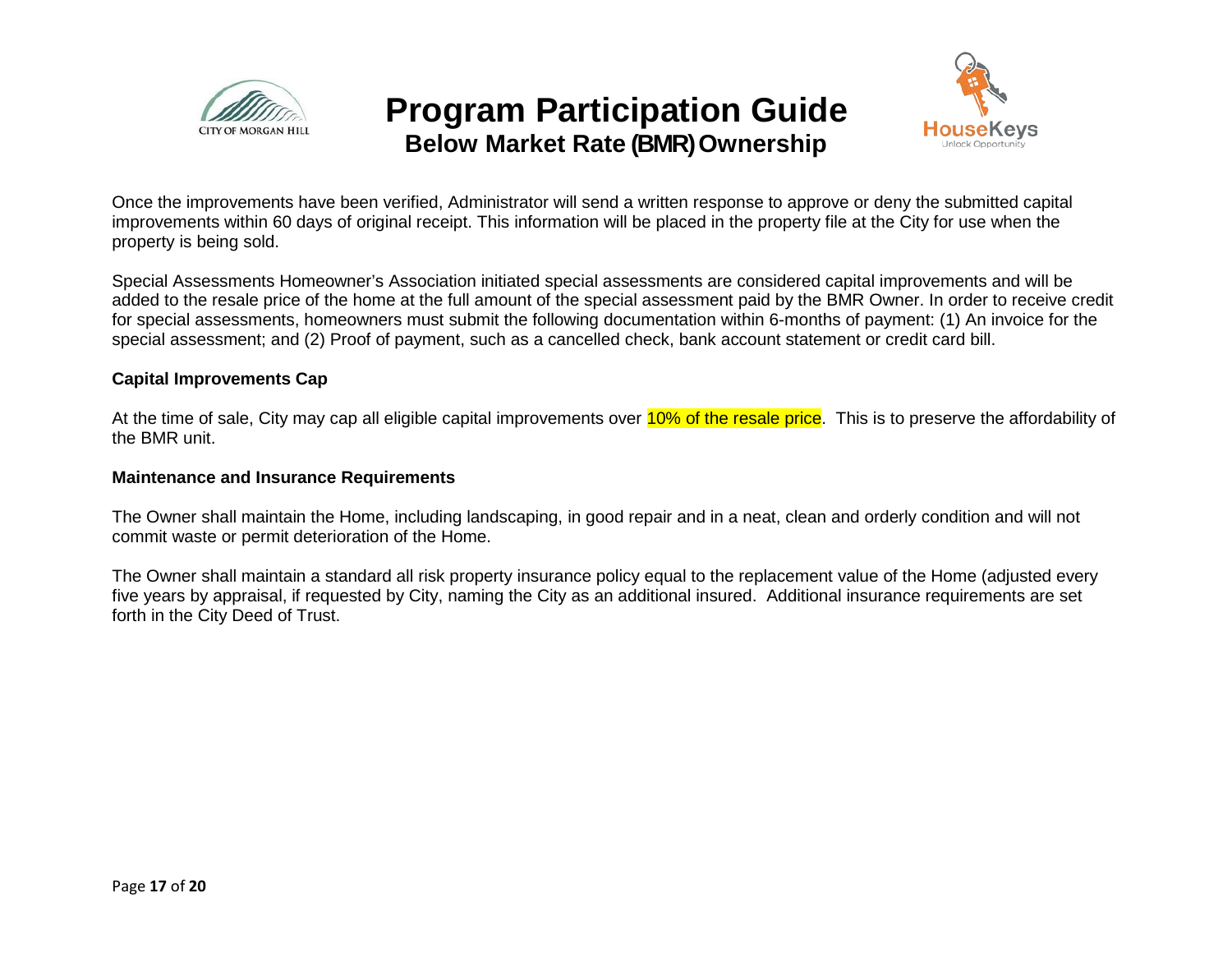



### **Below Market Rate (BMR) Ownership**

### **11.OWNERSHIP CHANGES, RE-SALES, AND APPROVED VENDORS**

The table below, and on the following page, outlines the process for transferring or changing ownership of the BMR home.

| <b>OWNERSHIP</b> | • Homeowners must review their BMR deed restrictions in order to determine it title can be transferred.                |
|------------------|------------------------------------------------------------------------------------------------------------------------|
| <b>CHANGES</b>   |                                                                                                                        |
|                  | Outside of divorce, marriage or name change, the new owner will need to be eligible and qualified for                  |
|                  | the BMR program.                                                                                                       |
|                  | Written approval from the City/Administrator is required.                                                              |
|                  | Changes are not permitted if the homeowner has violated any of their Deed Restrictions.                                |
|                  | Any request to remove, add, or otherwise change ownership of the BMR home shall be accompanied by                      |
|                  | the following documents:                                                                                               |
|                  | Divorce: Copy of court order                                                                                           |
|                  | Name change: Copy of legal documents                                                                                   |
|                  | Marriage: Copy of Marriage Certificate                                                                                 |
|                  | New ownership: All required documents per HouseKeys                                                                    |
|                  | • Trusts are not allowed.                                                                                              |
|                  | Inheritance is not permitted, unless otherwise allowed per the deed restrictions.                                      |
| <b>RE-SALES</b>  | The homeowner shall complete a ticket (request) on the HouseKeys website to begin the process for<br>potential resale. |
|                  | Once all required documents have been received, HouseKeys will:                                                        |
|                  | Review the deed restrictions along with any liens recorded on the property.                                            |
|                  | Assignment of Option is required if owners wants to continue with sale                                                 |
|                  | Complete an initial walk-through of the property, to determine the amount of work needed to sell the<br>BMR home.      |
|                  | Schedule inspections of the property (contractors, appraiser, vendors, etc.)<br>$\bullet$                              |
|                  | Obtain a preliminary quote from vendors.<br>$\bullet$                                                                  |
|                  | Review quotes and schedule a walk-through of the property with the City.                                               |
|                  | $\bullet$                                                                                                              |
|                  | Adjust contractor/vendor bids, if needed, and obtain a final quote for property improvements.                          |
|                  | Obtain approval of the quote from the City.                                                                            |
|                  | Calculate the Maximum Restricted Sale Price per the deed restrictions, accounting for all required                     |
|                  | and approved improvements to the property.                                                                             |